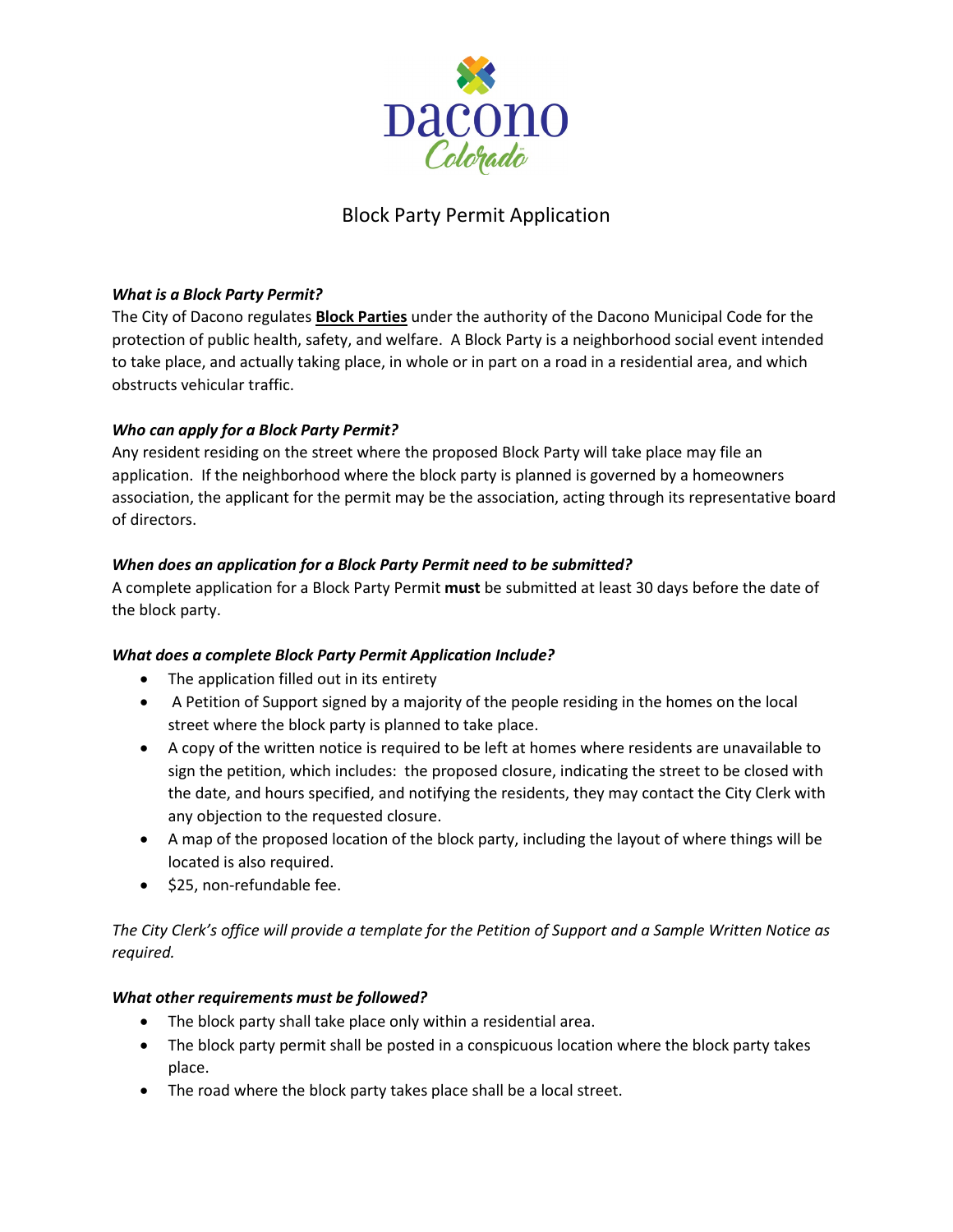- A block party shall not take place on a particular street more than four times in a calendar year.
- The block party shall begin no earlier than 10:00 a.m. and shall end no later than 10:00 p.m.
- The block party shall not be open to the general public.
- An admission fee shall not be charged or solicited to attend the block party.
- The anticipated attendance shall not equal or exceed 100 persons at one time.
- Alcoholic beverages shall not be permitted, served or consumed on the local street.
- The permittee shall control the parking of motor vehicles so as not to create a hazard or an unsafe condition adjacent to or near the location of the block party, shall place cones, a movable barricade or the like at the site of the local street where the block party takes place, and shall ensure that no motor vehicles, inflatables, tents, canopies, banners, stages, and/or fixed barriers obstruct access to the street.
- The local street that is used for the block party shall not be damaged, and structures shall not be affixed to it.
- Food trucks and other commercial vendors are allowed to operate in the local street, sidewalk, or other right-of-way where the block party takes place, subject to all City licensing requirements.
- Sound amplification equipment or similar devices shall comply with Section 10-123 of the Dacono Municipal Code.
- The block party shall be subject to the conditions of the block party permit, if any.
- The block party shall be subject to all other applicable laws and ordinances.

# *What happens once the Block Party Permit is issued?*

The permit will only be valid for the date and time period as listed on the permit. The City's Public Works Department will provide barricades for use in blocking the street, but the permittee is responsible for setting up and removing the barricades and regulating traffic. Nothing should be setup in the street that would prohibit emergency access; an emergency access lane should be present at all times.

*The City shall not be responsible or liable for any injury, death, or damage to property that may occur during the course of the block party. The permittee and participants shall be responsible or liable for, and shall indemnify and hold the City harmless for, any such injury, death, or damage, and they shall assume all risk of holding and participating in the block party in the local street. As a condition of issuance of any permit pursuant to this Article, the applicant acknowledges that private homeowners' or commercial liability insurance may not provide the applicant with liability coverage for accidents that occur outside of the applicant's private property and in the public right-of-way. Applicants are encouraged to purchase such insurance or take other measures as the applicant deems reasonable and necessary to protect the applicant from liability for damages in connection with the block party.*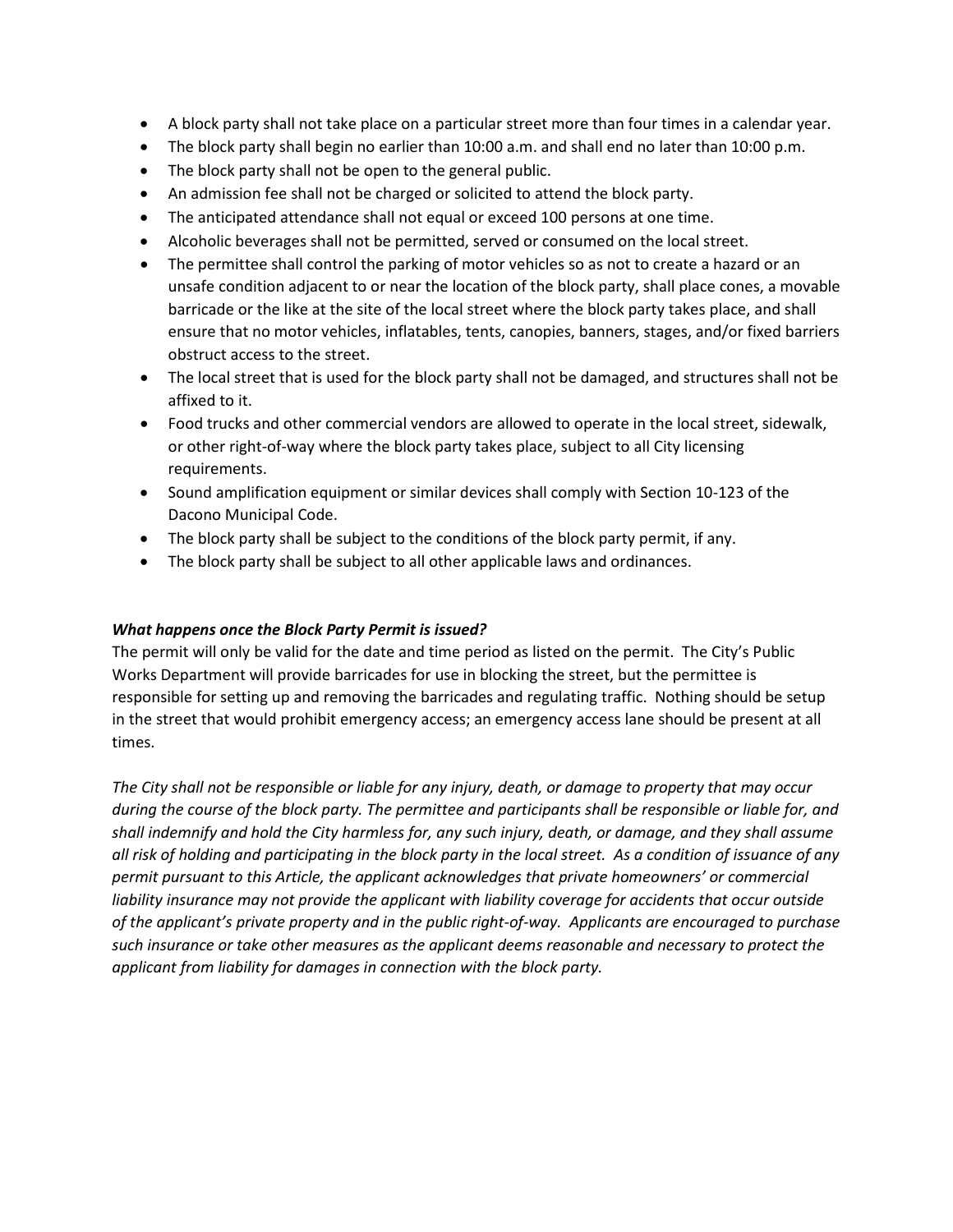# **BLOCK PARTY PERMIT APPLICATION**



**FOR OFFICE USE ONLY** Received By

 $\overline{\phantom{a}}$  , where  $\overline{\phantom{a}}$  , where  $\overline{\phantom{a}}$  , where  $\overline{\phantom{a}}$  ,  $\overline{\phantom{a}}$  ,  $\overline{\phantom{a}}$  ,  $\overline{\phantom{a}}$  ,  $\overline{\phantom{a}}$  ,  $\overline{\phantom{a}}$  ,  $\overline{\phantom{a}}$  ,  $\overline{\phantom{a}}$  ,  $\overline{\phantom{a}}$  ,  $\overline{\phantom{a}}$  ,  $\overline{\phantom{a}}$  ,  $\overline{\phantom$ Date \_\_\_\_\_\_\_\_\_\_\_\_\_\_\_\_\_\_\_\_ Attached Pages \_\_\_\_\_\_\_

512 CHERRY AVENUE POST OFFICE BOX 186 DACONO, CO 80514 303.833.2317 FAX 303.833.5528

| <b>Last Name</b>                                                                                                                                                                                                                                   |                                           | <b>First Name</b> |                                             |                                                                                     |                 |  |
|----------------------------------------------------------------------------------------------------------------------------------------------------------------------------------------------------------------------------------------------------|-------------------------------------------|-------------------|---------------------------------------------|-------------------------------------------------------------------------------------|-----------------|--|
| <b>Street Address</b>                                                                                                                                                                                                                              |                                           |                   | <b>City</b>                                 | <b>State</b>                                                                        | <b>Zip Code</b> |  |
| <b>Mailing Address (if different from above)</b>                                                                                                                                                                                                   |                                           |                   | City                                        | <b>State</b>                                                                        | <b>Zip Code</b> |  |
| <b>Phone Number</b>                                                                                                                                                                                                                                | <b>Cell Phone Number</b>                  |                   | <b>Email Address:</b>                       |                                                                                     |                 |  |
| <b>Date of Street Closure</b>                                                                                                                                                                                                                      | <b>Hours of Street</b><br><b>Closure:</b> |                   | <b>Number of People Expected to Attend:</b> |                                                                                     |                 |  |
| Location of Block Party: (Please attach a map of the proposed street closure, including the layout<br>of the Block Party.)                                                                                                                         |                                           |                   |                                             |                                                                                     |                 |  |
| Please provide the Petition of Support signed by a majority of the residents on the street where<br>the block party is planned to take place and a copy of the notice left where residents were<br>unavailable to sign the peition, if applicable. |                                           |                   |                                             |                                                                                     |                 |  |
| Please include the permit fee of \$25.                                                                                                                                                                                                             |                                           |                   |                                             | (Applications must be submitted 30 days prior to the date of proposed Block Party.) |                 |  |
| For Office Use Only.<br>Approvals:<br><b>Police Department:</b>                                                                                                                                                                                    |                                           | <b>Comments:</b>  |                                             |                                                                                     |                 |  |
| <b>Fire Department:</b>                                                                                                                                                                                                                            |                                           |                   |                                             |                                                                                     |                 |  |
| <b>Public Works Department:</b>                                                                                                                                                                                                                    |                                           |                   |                                             |                                                                                     |                 |  |
| <b>City Manager:</b>                                                                                                                                                                                                                               |                                           |                   |                                             |                                                                                     |                 |  |
| <b>Community Development Director:</b>                                                                                                                                                                                                             |                                           |                   |                                             |                                                                                     |                 |  |
| <b>CV Emergency Management Coordinator:</b>                                                                                                                                                                                                        |                                           |                   |                                             |                                                                                     |                 |  |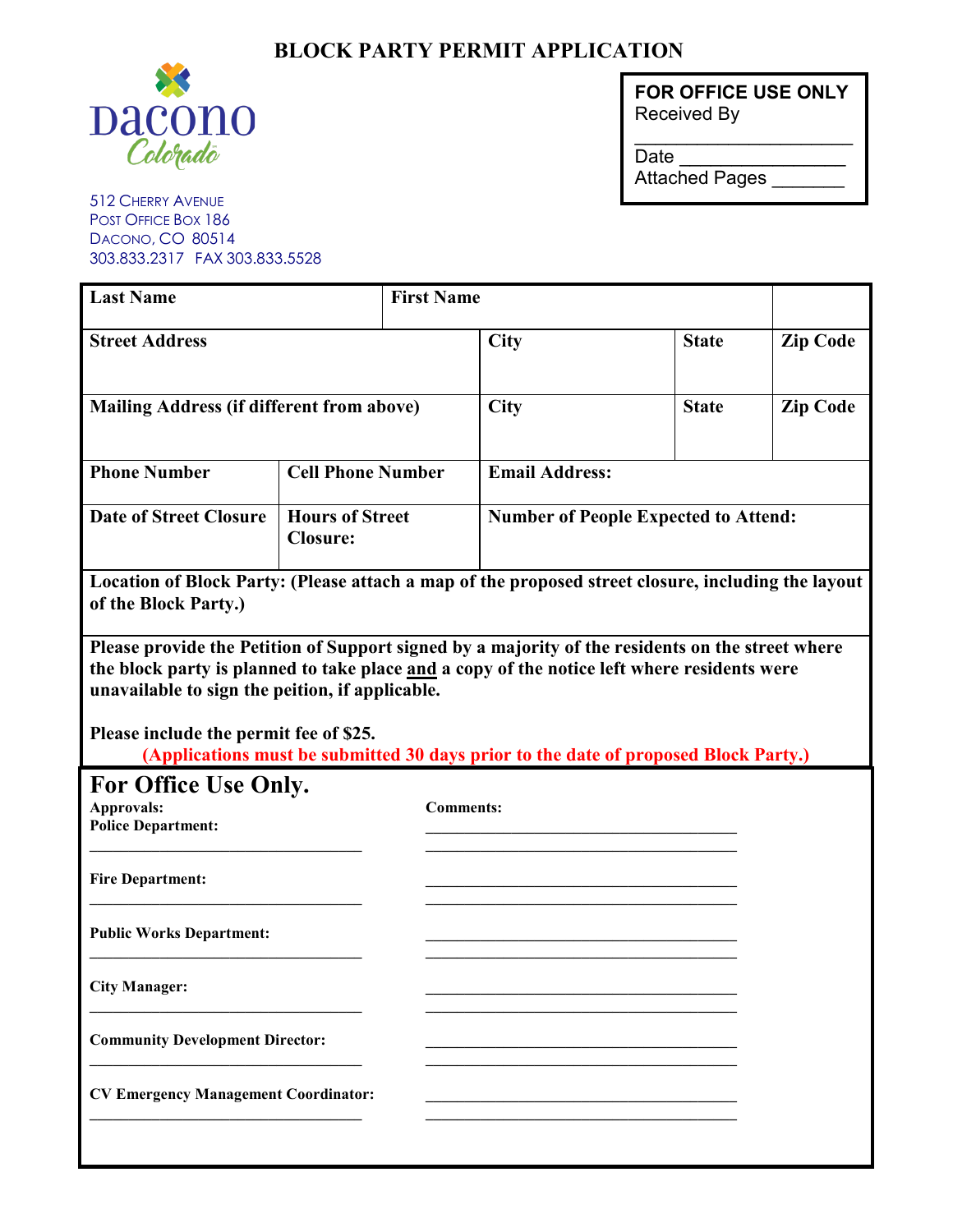#### **PETITION OF SUPPORT FOR NEIGHBORHOOD BLOCK PARTY**

**APPLICANT:** *\_\_\_\_\_\_\_\_\_\_\_\_\_\_\_\_\_\_\_\_\_\_\_\_\_\_\_\_\_\_\_\_\_\_\_\_\_\_\_\_\_\_\_*

**LOCATION OF BLOCK PARTY**: \_\_\_\_\_\_\_\_\_\_\_\_\_\_\_\_\_\_\_\_\_\_\_\_\_\_\_\_\_\_\_\_\_\_\_\_\_\_\_\_\_\_\_\_\_\_\_\_\_\_\_\_\_\_\_\_

**DATE AND TIMES:** 

**NUMBER OF HOMES ON STREET WHERE BLOCK PARTY IS PLANNED TO TAKE PLACE**: **\_\_\_\_\_\_\_\_\_\_\_\_\_\_\_\_\_\_\_\_\_\_\_\_\_\_\_\_**

*This petition is required by Dacono Municipal Code Section 11-42(c) and must be signed by a majority of the residents who reside on the street where the Block Party is being proposed. A Block Party is a neighborhood social event intended to take place, and actually taking place, in whole or in part on a road in a residential area, and which obstructs vehicular traffic (which means the street will be closed during the block party).*

**Please only have one person per resident sign the petition. Print your name and address so it is legible.**

**By checking the YES box you are in favor of the Block Party. By checking the NO box you are opposed to the Block Party.**

|                 | <b>Printed Name</b> | Signature | <b>Address</b> | Date | <b>YES</b> | <b>NO</b> |
|-----------------|---------------------|-----------|----------------|------|------------|-----------|
| $\mathbf{1}$    |                     |           |                |      |            |           |
| $\overline{2}$  |                     |           |                |      |            |           |
| $\overline{3}$  |                     |           |                |      |            |           |
| $\overline{a}$  |                     |           |                |      |            |           |
| $5\phantom{.0}$ |                     |           |                |      |            |           |
| 6               |                     |           |                |      |            |           |
| $\overline{7}$  |                     |           |                |      |            |           |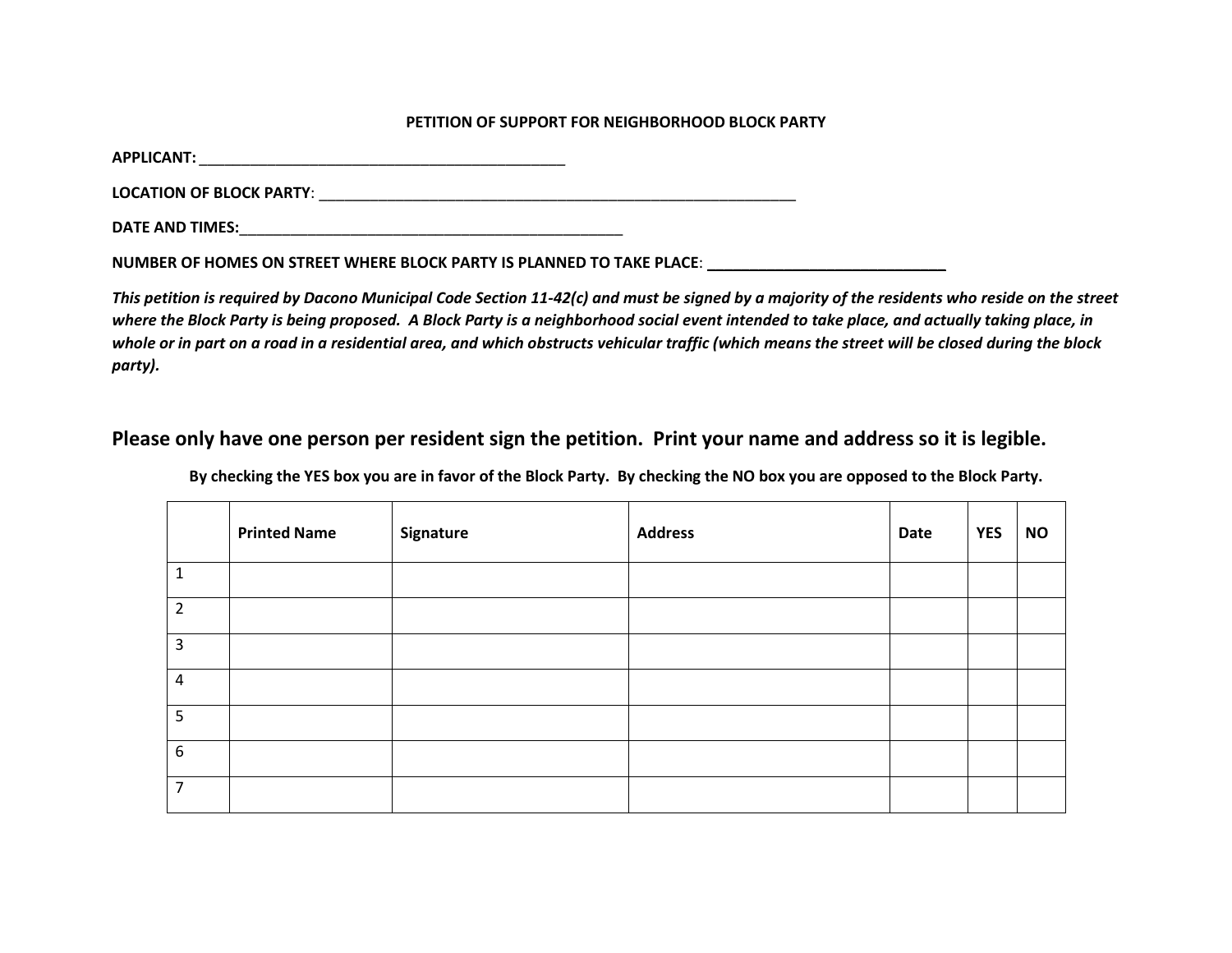|                 | <b>Printed Name</b> | Signature | <b>Address</b> | Date | <b>YES</b> | $\mathsf{NO}$ |
|-----------------|---------------------|-----------|----------------|------|------------|---------------|
| $\infty$        |                     |           |                |      |            |               |
| $\overline{9}$  |                     |           |                |      |            |               |
| $10$            |                     |           |                |      |            |               |
| $11$            |                     |           |                |      |            |               |
| 12              |                     |           |                |      |            |               |
| $\overline{13}$ |                     |           |                |      |            |               |
| 14              |                     |           |                |      |            |               |
| $\overline{15}$ |                     |           |                |      |            |               |
| $16$            |                     |           |                |      |            |               |
| $\overline{17}$ |                     |           |                |      |            |               |
| $18\,$          |                     |           |                |      |            |               |
| 19              |                     |           |                |      |            |               |
| $\overline{20}$ |                     |           |                |      |            |               |
| $\overline{21}$ |                     |           |                |      |            |               |
| $\overline{22}$ |                     |           |                |      |            |               |
| $\overline{23}$ |                     |           |                |      |            |               |
| $24\,$          |                     |           |                |      |            |               |
| $\overline{25}$ |                     |           |                |      |            |               |